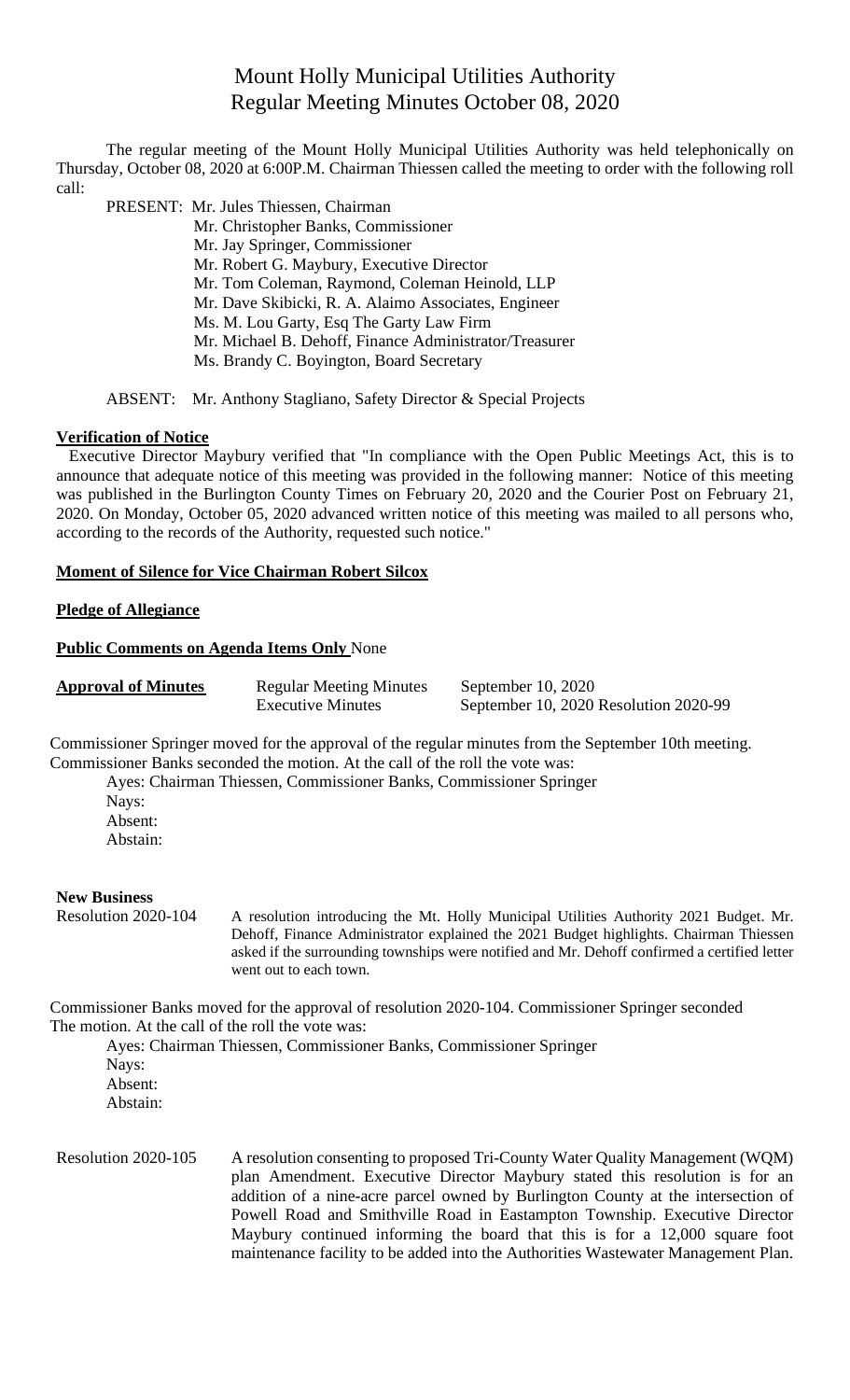Chairman Thiessen moved for the approval of resolution 2020-105. Commissioner Banks seconded The motion. At the call of the roll the vote was:

Ayes: Chairman Thiessen, Commissioner Banks, Nays: Absent: Abstain: Commissioner Springer

Resolution 2020-106 A resolution approving refund to MHMUA Employees. Executive Director Maybury stated this resolution is to approve distribution of the employee's portion of a dividend check from the South Jersey Health Insurance Fund.

Commissioner Springer moved for the approval of resolution 2020-106. Commissioner Banks seconded The motion. At the call of the roll the vote was:

Ayes: Chairman Thiessen, Commissioner Banks, Commissioner Springer Nays: Absent: Abstain:

# **Consent Agenda**:

"All items listed with an asterisk (\*) are considered routine by the Authority and will be enacted by one motion. Should a Commissioner wish to discuss a consent agenda item separately, that item can be removed from the consent agenda and considered in its normal sequence."<br>\*Resolution 2020-100 A resolution approving the o

A resolution approving the operating expenses for the month of September \*Resolution 2020-101 A resolution approving the sewer refunds for the month of September \*Resolution 2020-102 A resolution approving the expenditures for the month of September from the escrow fund. \*Resolution 2020-103 A resolution approving the expenditures for the month of September from the improvement replacement fund.

Commissioner Banks moved for the approval of consent agenda. Commissioner Springer seconded The motion. At the call of the roll the vote was:

Ayes: Chairman Thiessen, Commissioner Banks, Commissioner Springer Nays: Absent: Abstain:

**Communications** None

# **To be presented by the public** None

**Report of the Executive Director** the Report of the Executive Director was received. Executive Director Maybury stated on Tuesday October 06, 2020 at about 2:55 PM the Authority's Electrical and Mechanical department heard gunshots and the event is under investigation per the Mount Holly Police Department. Executive Director Maybury continued stating the union negations are complete and a memorandum of understanding has been settled. On September 30, 2020, the Authority's Maintenance Supervisor, Scott Hitchner, retired after 30 years of service with the Authority. Earlier today, Superintendent Bob Young announced that lead Electrican Tony Fisher will fill the position of Maintenance Supervisor. Executive Director Maybury stated he will be working with Dave Skibicki from Alaimo to finalize the Garden Street pump station upgrade and moving forward the approved replacement Maple Avenue Blower project.

**Report of the Engineer** the Report of the Engineer was received. Mr. Skibicki stated the goal is to get the Garden Street pump station out to bid in the next 30 days.

**Report of the Operations Superintendent** the Report of the Operations Superintendent was received. Mr. Young wished Scott Hitchner good luck on his future endeavors.

# **Report of the Safety Director and Special Projects** Absent.

**Report of the Solicitor** Nothing to add.

**Report of the Finance Administrator/Treasurer** the Report of the Finance Administrator was received. Nothing additional